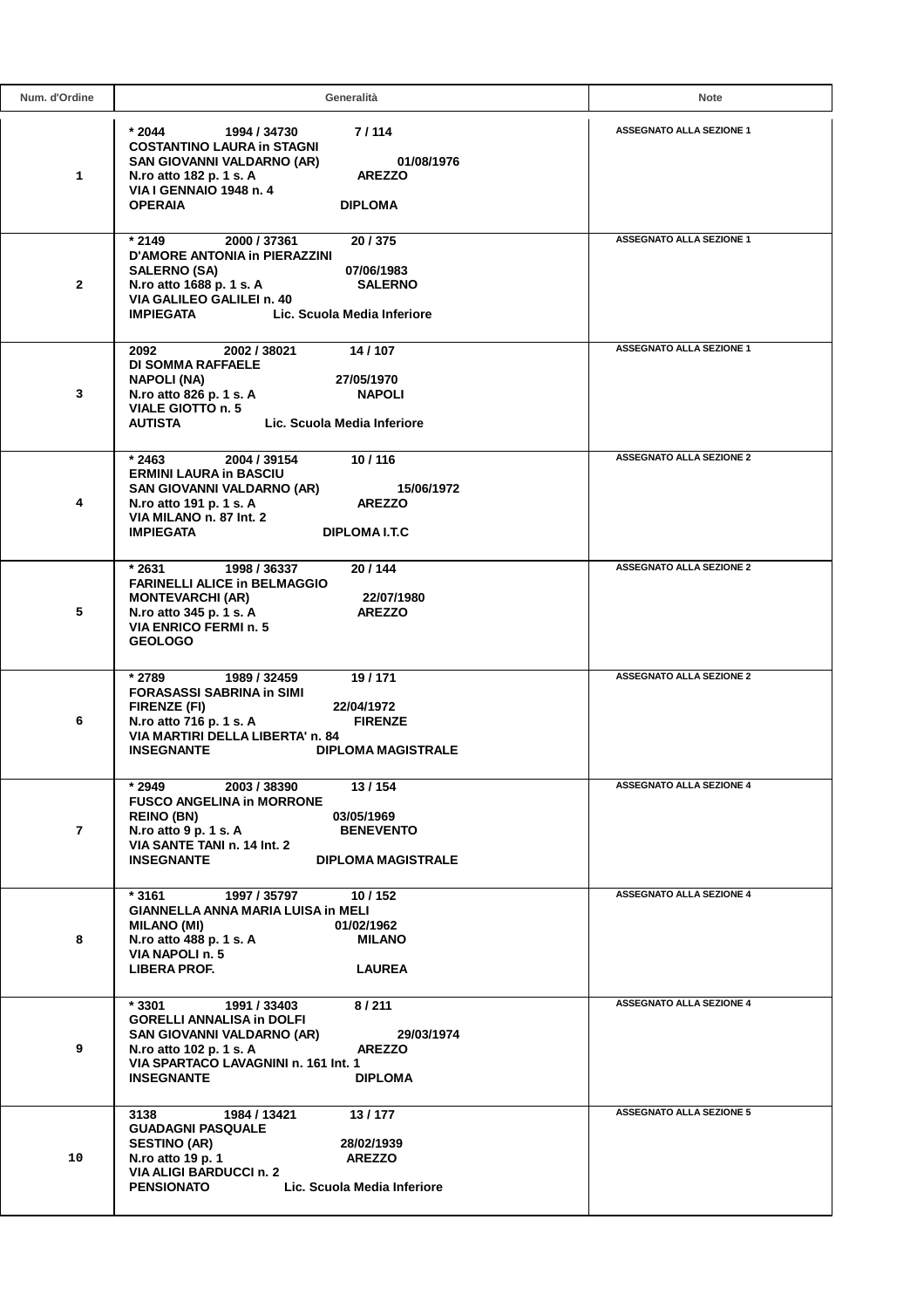| Num. d'Ordine   | Generalità                                                                                                                                                                                                                                  | Note                            |
|-----------------|---------------------------------------------------------------------------------------------------------------------------------------------------------------------------------------------------------------------------------------------|---------------------------------|
| 11              | 8/188<br>3409<br>2003 / 38575<br><b>LEVANI FRANCESCO</b><br><b>MONTEVARCHI (AR)</b><br>26/07/1985<br>N.ro atto 314 p. 1 s. A<br><b>AREZZO</b><br><b>VIA SPARTACO LAVAGNINI n. 117</b><br><b>IMPIEGATO</b>                                   | <b>ASSEGNATO ALLA SEZIONE 5</b> |
| 12 <sup>2</sup> | 2004 / 39026<br>5/181<br>3552<br><b>MANCINI TOMMASO</b><br><b>MONTEVARCHI (AR)</b><br>23/08/1986<br><b>AREZZO</b><br>N.ro atto 344 p. 1 s. A<br>VIA DON LUIGI STURZO n. 30<br><b>TECNICO DI RADIOLOGI</b><br><b>LAUREA</b>                  | <b>ASSEGNATO ALLA SEZIONE 5</b> |
| 13              | 2/296<br>* 4007<br>1994 / 34742<br><b>MARINI DANIELA</b><br><b>MONTEVARCHI (AR)</b><br>21/11/1976<br><b>AREZZO</b><br>N.ro atto 503 p. 1 s. A<br>VIA GIOVANNI DA S.GIOVANNI n. 13<br><b>IMPIEGATA</b><br>DIPLOMA I.T.C                      | <b>ASSEGNATO ALLA SEZIONE 6</b> |
| 14              | 1984 / 16042<br>12/175<br>3790<br><b>MASONI PAOLO</b><br>SAN GIOVANNI VALDARNO (AR)<br>07/02/1942<br>N.ro atto 20 p. 1 s. A<br><b>AREZZO</b><br><b>VIALE GRAMSCI n. 124</b><br><b>PENSIONATO</b><br><b>DIPLOMA</b>                          | <b>ASSEGNATO ALLA SEZIONE 6</b> |
| 15              | 3908<br>1999 / 36939<br>13/226<br><b>MENICONI ANDREA</b><br><b>MONTEVARCHI (AR)</b><br>27/09/1978<br>N.ro atto 553 p. 1 s. A<br><b>AREZZO</b><br><b>VIA ALIGI BARDUCCI n. 28</b><br><b>IMPIEGATO</b><br><b>DIPLOMA</b>                      | <b>ASSEGNATO ALLA SEZIONE 6</b> |
| 16              | 4050<br>2003 / 38578<br>14/185<br><b>MONNANNI MATTEO</b><br><b>MONTEVARCHI (AR)</b><br>02/10/1985<br>N.ro atto 423 p. 1 s. A<br><b>AREZZO</b><br><b>VIA DUCCIO GALIMBERTI n. 11</b><br><b>STUDENTE</b><br>LAUREA GIURISPRUDENZA (triennale) | <b>ASSEGNATO ALLA SEZIONE 7</b> |
| 17              | 4217<br>1999 / 36823<br>19 / 261<br><b>MUGNAI TIZIANO</b><br><b>MONTEVARCHI (AR)</b><br>21/11/1981<br>N.ro atto 562 p. 1 s. A<br><b>AREZZO</b><br>VIA MARTIRI DELLA LIBERTA' n. 73/A<br><b>IMPIEGATO</b><br><b>LAUREA INGEGNERIA</b>        | <b>ASSEGNATO ALLA SEZIONE 7</b> |
| 18              | * 4794<br>2000 / 37071<br>1/238<br><b>NUCARA GIOVANNA in BENINCASA</b><br><b>CROTONE (KR)</b><br>09/05/1976<br>N.ro atto 750 p. 1 s. A<br><b>CROTONE</b><br>VIA DELLA MADONNA n. 6<br><b>IMPIEGATA</b><br><b>DIPLOMA</b>                    | <b>ASSEGNATO ALLA SEZIONE 7</b> |
| 19              | * 4960<br>1984 / 22037<br>5/264<br><b>PANICHI MERI in CURANDAI</b><br>SAN GIOVANNI VALDARNO (AR)<br>16/09/1950<br>N.ro atto 154 p. 1 s. A<br><b>AREZZO</b><br>VIA VITTORIO VENETO n. 20<br>Lic. Scuola Media Inferiore<br>PENSIONATA        | <b>ASSEGNATO ALLA SEZIONE 8</b> |
| 20              | 4636<br>1990 / 32750<br>19 / 284<br><b>PASQUINI MARCO</b><br>SAN GIOVANNI VALDARNO (AR)<br>09/07/1972<br>N.ro atto 226 p. 1 s. A<br><b>AREZZO</b><br>VIA MARTIRI DELLA LIBERTA' n. 24 Int. 2<br><b>OPERAIO</b>                              | <b>ASSEGNATO ALLA SEZIONE 8</b> |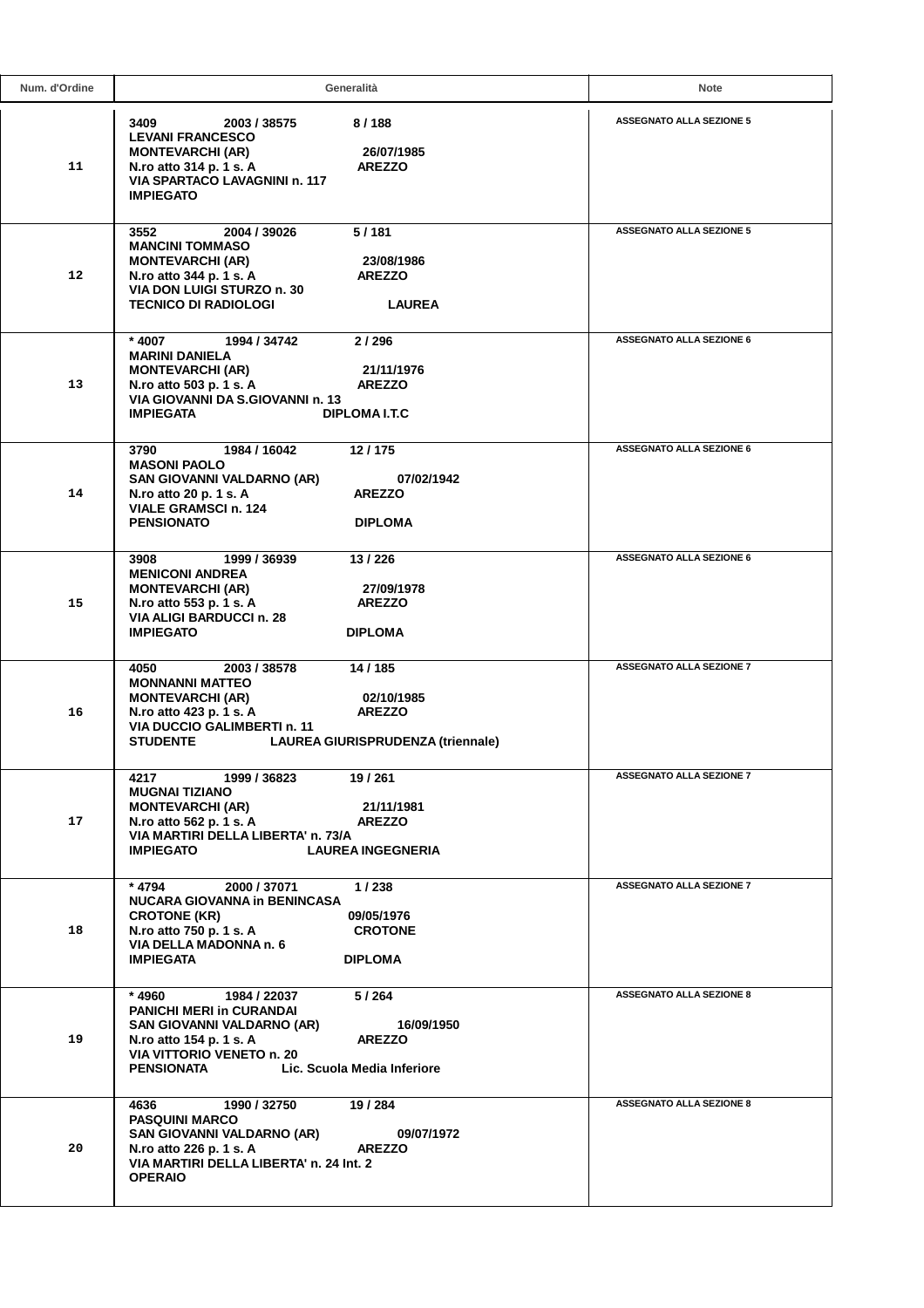| Num. d'Ordine | Generalità                                                                                                                                                                                                                                  | Note                             |
|---------------|---------------------------------------------------------------------------------------------------------------------------------------------------------------------------------------------------------------------------------------------|----------------------------------|
| 21            | * 5268<br>8/333<br>1992 / 33986<br><b>PICCIOLI FRANCESCA</b><br>SAN GIOVANNI VALDARNO (AR)<br>24/04/1975<br>N.ro atto 101 p. 1 s. A<br><b>AREZZO</b><br>VIA SPARTACO LAVAGNINI n. 123<br><b>MATURITA' SCIENTIFICA</b><br><b>CHIMICO</b>     | <b>ASSEGNATO ALLA SEZIONE 8</b>  |
| 22            | 1995 / 35089<br>7/289<br>* 5500<br><b>PROIETTI PLACIDI ELISA in BARBAGLI</b><br><b>MONTEVARCHI (AR)</b><br>04/08/1977<br>N.ro atto 366 p. 1 s. A<br><b>AREZZO</b><br>VIA AMENDOLA n. 2 Int. 3<br><b>IMPIEGATO</b>                           | <b>ASSEGNATO ALLA SEZIONE 9</b>  |
| 23            | 5025<br>2000 / 37137<br>9/249<br><b>REGNANTI ROBERTO</b><br>SAN GIOVANNI VALDARNO (AR)<br>09/11/1964<br><b>AREZZO</b><br>N.ro atto 356 p. 1 s. A<br>VIA MONTEGRAPPA n. 13<br><b>AGENTE DI COMMERCIO</b><br><b>DIPLOMA</b>                   | <b>ASSEGNATO ALLA SEZIONE 9</b>  |
| 24            | 14 / 262<br>* 5807<br>1989 / 32517<br><b>ROMOLI BARBARA</b><br>SAN GIOVANNI VALDARNO (AR)<br>30/06/1972<br>N.ro atto 216 p. 1 s. A<br><b>AREZZO</b><br><b>VIA DUCCIO GALIMBERTI n. 23</b><br><b>IMPIEGATA</b><br><b>MATURITA' CLASSICA</b>  | <b>ASSEGNATO ALLA SEZIONE 9</b>  |
| 25            | 2005 / 39725<br>5255<br>6/278<br><b>RUBERTI ROMEO</b><br><b>CASERTA (CE)</b><br>30/04/1988<br>N.ro atto 1326 p. 1 s. A<br><b>CASERTA</b><br>VIA 11 FEBBRAIO n. 44<br><b>STUDENTE</b>                                                        | <b>ASSEGNATO ALLA SEZIONE 10</b> |
| 26            | 6/324<br>* 6157<br>1989 / 32522<br><b>SENESI BEATRICE in MARTINELLI</b><br><b>FIRENZE (FI)</b><br>28/04/1972<br>N.ro atto 792 p. 1 s. A<br><b>FIRENZE</b><br>VIA DELLA COSTITUZIONE n. 60<br><b>INSEGNANTE</b><br><b>MATURITA' CLASSICA</b> | <b>ASSEGNATO ALLA SEZIONE 10</b> |
| 27            | $*6310$<br>11 / 282<br>1987 / 31295<br><b>SPOSATO ASSUNTINA</b><br>SAN GIOVANNI VALDARNO (AR)<br>04/08/1969<br>N.ro atto 267 p. 1 s. A<br><b>AREZZO</b><br>VIA PERUZZI n. 43<br><b>IMPIEGATO</b><br><b>DIPLOMA</b>                          | <b>ASSEGNATO ALLA SEZIONE 10</b> |
| 28            | 14 / 288<br>* 6500<br>1999 / 36920<br><b>TINACCI SUSI in PALMA</b><br>SAN GIOVANNI VALDARNO (AR)<br>06/11/1963<br>N.ro atto 309 p. 1 s. A<br><b>AREZZO</b><br>VIALE GIOTTO n. 8<br><b>INSEGNANTE</b><br><b>LAUREA PEDAGOGIA</b>             | <b>ASSEGNATO ALLA SEZIONE 11</b> |
| 29            | 5925<br>1993 / 34600<br>8/356<br><b>VANNACCI GIACOMO</b><br>SAN GIOVANNI VALDARNO (AR)<br>31/03/1976<br>N.ro atto 70 p. 1 s. A<br><b>AREZZO</b><br>VIA SPARTACO LAVAGNINI n. 55<br><b>IMPIEGATO</b><br><b>MATURITA' SCIENTIFICA</b>         | <b>ASSEGNATO ALLA SEZIONE 11</b> |
| 30            | * 6852<br>2011 / 41976<br>13/401<br><b>VERDI SARA</b><br><b>FIGLINE VALDARNO (FI)</b><br>09/12/1993<br>N.ro atto 364 p. 1 s. A<br><b>FIRENZE</b><br>VIA ALVARO TRACCHI n. 2 Int. 1<br><b>STUDENTESSA</b>                                    | <b>ASSEGNATO ALLA SEZIONE 11</b> |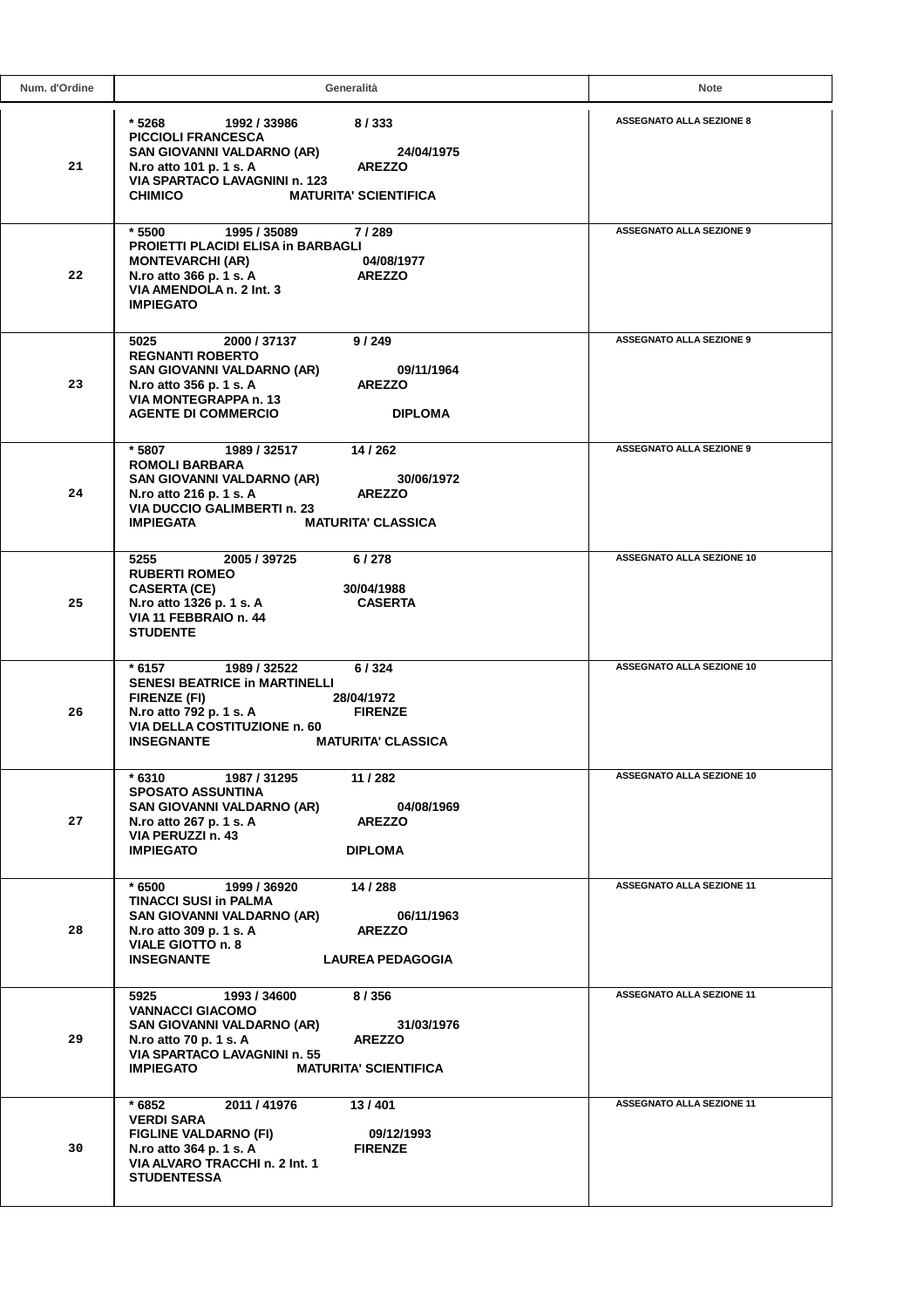| Num. d'Ordine | Generalità                                                                                                                                                                                                                              | <b>Note</b>                      |
|---------------|-----------------------------------------------------------------------------------------------------------------------------------------------------------------------------------------------------------------------------------------|----------------------------------|
| 31            | $*29$<br>9/1<br>1984 / 25413<br><b>AGNOLETTI PAOLA in ORLANDI</b><br>13/04/1958<br>SAN GIOVANNI VALDARNO (AR)<br>N.ro atto 81 p. 1 s. A<br><b>AREZZO</b><br>LUNG. DON MINZONI n. 31<br><b>IMPIEGATO</b><br><b>MATURITA' SCIENTIFICA</b> | <b>ASSEGNATO ALLA SEZIONE 12</b> |
| 32            | 7/10<br>135<br>2003 / 38558<br><b>ANTONACI VITO</b><br>BARI (BA)<br>10/12/1985<br>N.ro atto 3814 p. 1 s. A<br><b>BARI</b><br>VIA AMENDOLA n. 2<br><b>FERROVIERE</b><br>Lic. Scuola Media Inferiore                                      | <b>ASSEGNATO ALLA SEZIONE 12</b> |
| 33            | 21/19<br>279<br>2013 / 42896<br><b>BALDI LEONARDO</b><br><b>FIGLINE VALDARNO (FI)</b><br>21/02/1986<br>N.ro atto 52 p. 1 s. A<br><b>FIRENZE</b><br>VIA GRUCCIA n. 151<br><b>STUDENTE</b><br>Lic. Scuola Media Inferiore                 | <b>ASSEGNATO ALLA SEZIONE 12</b> |
| 34            | 18/14<br>* 445<br>2002 / 38061<br><b>BARTOLI ALICE</b><br><b>MONTEVARCHI (AR)</b><br>26/08/1984<br>N.ro atto 324 p. 1 s. A<br><b>AREZZO</b><br><b>BORRO BARULLI n. 6/A</b><br><b>STUDENTE</b>                                           | <b>ASSEGNATO ALLA SEZIONE 13</b> |
| 35            | 7 / 22<br>526<br>1984 / 24501<br><b>BELLACCI CARLO</b><br>SAN GIOVANNI VALDARNO (AR)<br>20/07/1954<br>N.ro atto 115 p. 1 s. A<br><b>AREZZO</b><br>P.ZA DELLA REPUBBLICA n. 1<br><b>OPERAIO/A</b><br><b>MATURITA' CLASSICA</b>           | <b>ASSEGNATO ALLA SEZIONE 13</b> |
| 36            | $*664$<br>1992 / 33702<br>19/31<br><b>BERNACCHIONI VALENTINA</b><br><b>MONTEVARCHI (AR)</b><br>12/11/1974<br>N.ro atto 510 p. 1 s. A<br><b>AREZZO</b><br>PIAZZA DELLA FORNACE n. 15<br><b>IMPIEGATO</b><br>DIPLOMA I.T.C                | <b>ASSEGNATO ALLA SEZIONE 13</b> |
| 37            | $^{\star}$ 809<br>1993 / 34502<br>10/45<br><b>BIGI MARTA</b><br>SAN GIOVANNI VALDARNO (AR)<br>16/04/1976<br><b>AREZZO</b><br>N.ro atto 86 p. 1 s. A<br>VIA MILANO n. 58<br><b>ARCHITETTO</b><br><b>MATURITA' SCIENTIFICA</b>            | <b>ASSEGNATO ALLA SEZIONE 14</b> |
| 38            | * 973<br>2010 / 41324<br>21/48<br><b>BONINI ELISA in ALFIERI</b><br><b>FIGLINE VALDARNO (FI)</b><br>13/05/1982<br>N.ro atto 134 p. 1 s. A<br><b>FIRENZE</b><br>VIA MAESTRI DEL LAVORO n. 9<br><b>IMPIEGATA</b><br><b>LAUREA</b>         | <b>ASSEGNATO ALLA SEZIONE 14</b> |
| 39            | 953<br>1984 / 20116<br>12/39<br><b>BRANDINI GIANFRANCO</b><br><b>CAVRIGLIA (AR)</b><br>17/04/1935<br>N.ro atto 26 p. 1<br><b>AREZZO</b><br>VIA BOLZANO n. 14<br><b>PENSIONATO</b><br><b>DIPLOMA</b>                                     | <b>ASSEGNATO ALLA SEZIONE 14</b> |
| 40            | * 1285<br>1987 / 26329<br>18/63<br><b>BUTI NADIA</b><br>SAN GIOVANNI VALDARNO (AR)<br>22/06/1960<br>N.ro atto 142 p. 1 s. A<br><b>AREZZO</b><br>VIA GIUSEPPE DI VITTORIO n. 32<br><b>INSEGNANTE</b><br><b>DIPLOMA MAGISTRALE</b>        | <b>ASSEGNATO ALLA SEZIONE 15</b> |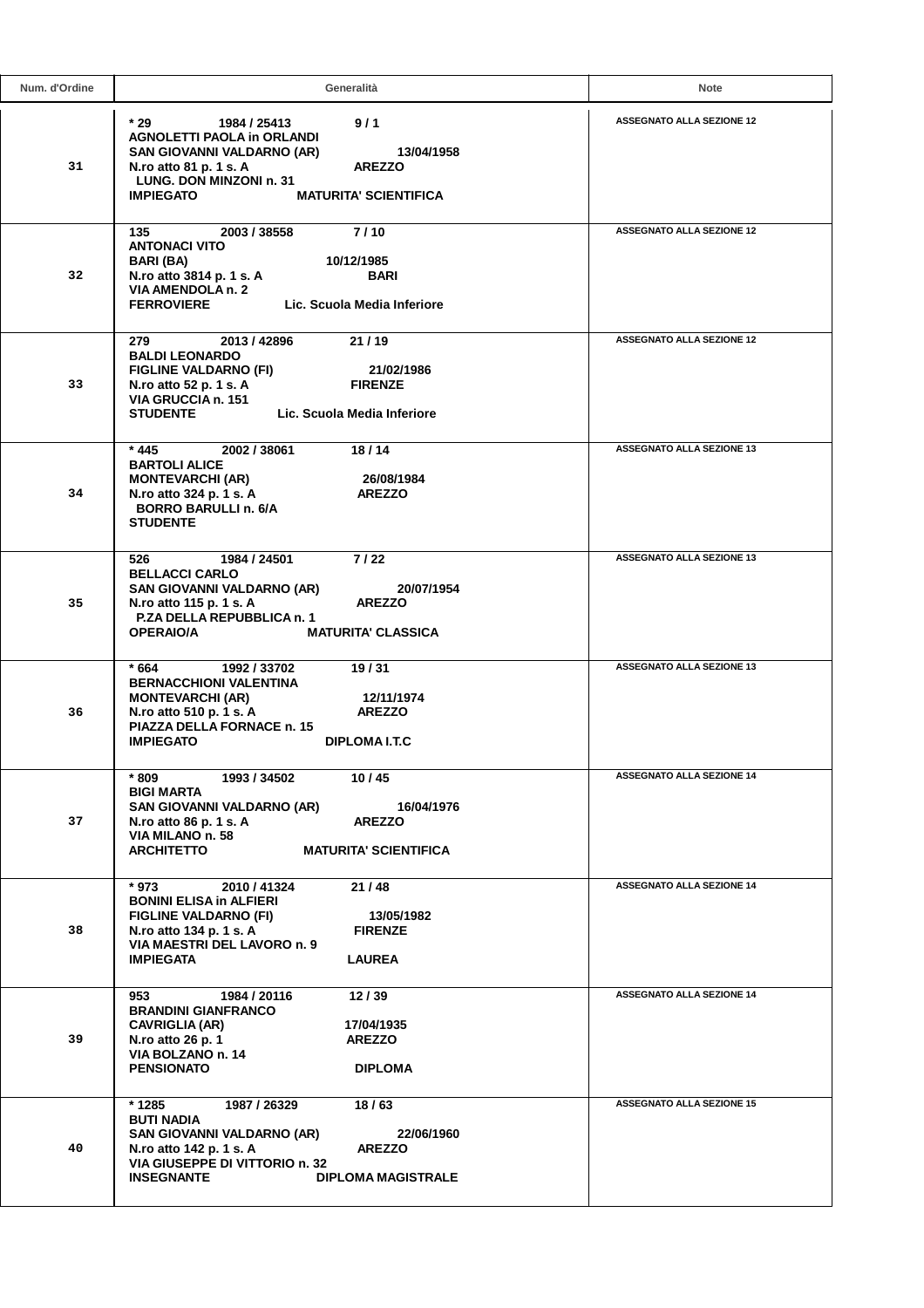| Num. d'Ordine | Generalità                                                                                                                                                                                                                              | Note                             |
|---------------|-----------------------------------------------------------------------------------------------------------------------------------------------------------------------------------------------------------------------------------------|----------------------------------|
| 41            | * 1442<br>9/85<br>1984 / 27841<br><b>CAPALDO MARIA ROSARIA in BALDI</b><br><b>NOCERA INFERIORE (SA)</b><br>20/11/1957<br>N.ro atto 1032 p. 1 s. A<br><b>SALERNO</b><br>VIA ASTI n. 3<br><b>CASALINGA</b><br>Lic. Scuola Media Inferiore | <b>ASSEGNATO ALLA SEZIONE 15</b> |
| 42            | $*1643$<br>2003 / 38532<br>21/84<br><b>CASTELLUCCI SARA</b><br><b>FIGLINE VALDARNO (FI)</b><br>17/08/1985<br>N.ro atto 221 p. 1 s. A<br><b>FIRENZE</b><br>VIA SIGMUND FREUD n. 18<br>Lic. Scuola Media Inferiore                        | <b>ASSEGNATO ALLA SEZIONE 15</b> |
| 43            | * 1833<br>8/120<br>1988 / 31780<br><b>CIANTINI ANNARITA in MARINI</b><br>SAN GIOVANNI VALDARNO (AR)<br>04/07/1970<br>N.ro atto 246 p. 1 s. A<br><b>AREZZO</b><br>VIA SPARTACO LAVAGNINI n. 121<br><b>DIPLOMA</b>                        | <b>ASSEGNATO ALLA SEZIONE 15</b> |
| 44            | $*2020$<br>1984 / 22011<br>9/112<br><b>CORTESI ALBERTINA in PAPI</b><br><b>MONTEVARCHI (AR)</b><br>14/08/1950<br>N.ro atto 159 p. 1 s. A<br><b>AREZZO</b><br>VIA GENOVA n. 8<br>PENSIONATA<br><b>DIPLOMA MAGISTRALE</b>                 | <b>ASSEGNATO ALLA SEZIONE 16</b> |
| 45            | * 2103<br>2004 / 39203<br>12/97<br><b>CUCCOLI ANNALISA</b><br><b>FIGLINE VALDARNO (FI)</b><br>13/03/1987<br>N.ro atto 53 p. 1 s. A<br><b>FIRENZE</b><br><b>VIALE GRAMSCI n. 134</b><br>IN CERCA NUOVA OCC.<br><b>LAUREA</b>             | <b>ASSEGNATO ALLA SEZIONE 16</b> |
| 46            | * 2280<br>2001 / 37514<br>2/81<br>delli CARRI MARIA<br><b>FOGGIA (FG)</b><br>28/08/1971<br>N.ro atto 2810 p. 1 s. A<br><b>FOGGIA</b><br>VIA SUOR ELEONORA GORI n. 1<br><b>STUDENTESSA</b><br><b>DIPLOMA</b>                             | <b>ASSEGNATO ALLA SEZIONE 16</b> |
| 47            | 2171<br>1987 / 31382<br>4 / 98<br><b>DORI SERGIO</b><br><b>MONTEVARCHI (AR)</b><br>19/12/1957<br>N.ro atto 256 p. 1 s. A<br><b>AREZZO</b><br>VIA PIAVE n. 44<br><b>IMPIEGATO</b><br>DIPLOMA I.T.C                                       | <b>ASSEGNATO ALLA SEZIONE 17</b> |
| 48            | 9/108<br>2309<br>1984 / 29529<br><b>FABBRINI STEFANO</b><br>SAN GIOVANNI VALDARNO (AR)<br>23/01/1966<br>N.ro atto 31 p. 1 s. A<br><b>AREZZO</b><br>VIA MONTEGRAPPA n. 14<br><b>ARCHITETTO</b><br><b>DIPLOMA DI GEOMETRA</b>             | <b>ASSEGNATO ALLA SEZIONE 17</b> |
| 49            | 1/131<br>2479<br>2003 / 38570<br><b>FINI FRANCESCO</b><br><b>MONTEVARCHI (AR)</b><br>15/07/1985<br>N.ro atto 300 p. 1 s. A<br><b>AREZZO</b><br><b>CORSO ITALIA n. 154</b><br><b>OPERAIO</b>                                             | <b>ASSEGNATO ALLA SEZIONE 17</b> |
| 50            | * 2892<br>1990 / 32917<br>12/134<br><b>FRATINI LAURA</b><br>SAN GIOVANNI VALDARNO (AR)<br>07/01/1973<br>N.ro atto 8 p. 1 s. A<br><b>AREZZO</b><br><b>VIALE GRAMSCI n. 77</b><br><b>IMPIEGATO</b><br><b>DIPLOMA I.T.C</b>                | <b>ASSEGNATO ALLA SEZIONE 18</b> |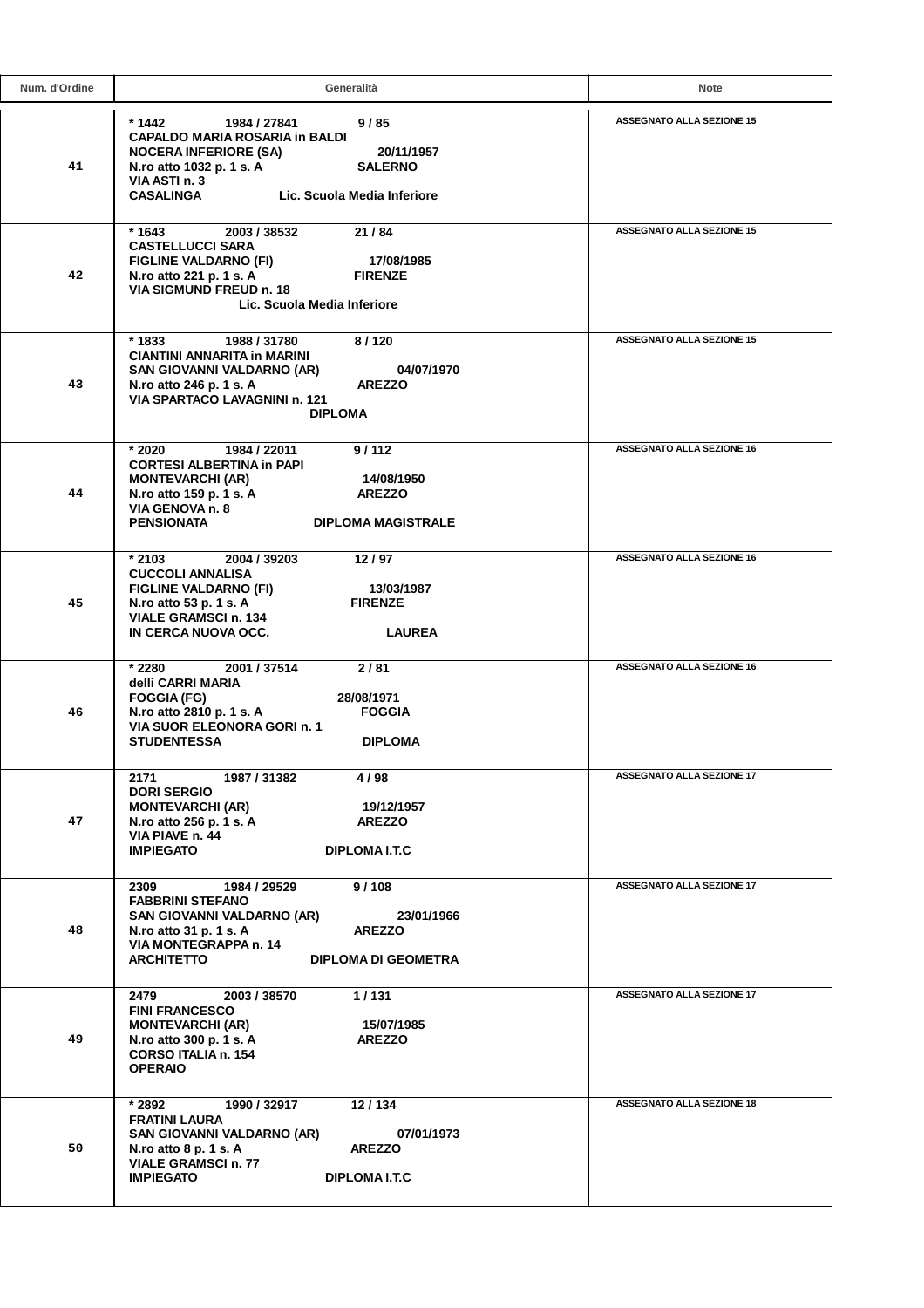| Num. d'Ordine | Generalità                                                                                                                                                                                                         |                                                | Note                             |
|---------------|--------------------------------------------------------------------------------------------------------------------------------------------------------------------------------------------------------------------|------------------------------------------------|----------------------------------|
| 51            | * 3064<br>10/147<br>2003 / 38792<br><b>GARUGLIERI GIULIA</b><br><b>MONTEVARCHI (AR)</b><br>N.ro atto 37 p. 1 s. A<br><b>AREZZO</b><br>VIA MILANO n. 74<br>IN CERCA NUOVA OCC.                                      | 26/01/1986                                     | <b>ASSEGNATO ALLA SEZIONE 18</b> |
| 52            | 1/158<br>2950<br>2003 / 38573<br><b>GIUNTA EMANUELE</b><br><b>FIGLINE VALDARNO (FI)</b><br>N.ro atto 243 p. 1 s. A<br><b>CORSO ITALIA n. 137</b><br><b>LIBERO PROFESSIONISTA</b>                                   | 12/09/1985<br><b>FIRENZE</b><br><b>DIPLOMA</b> | <b>ASSEGNATO ALLA SEZIONE 18</b> |
| 53            | 1/169<br>* 3375<br>2009 / 41270<br><b>GRASSI CLARA</b><br><b>MONTEVARCHI (AR)</b><br><b>AREZZO</b><br>N.ro atto 48 p. 1 s. A<br><b>CORSO ITALIA n. 158</b><br><b>STUDENTESSA</b>                                   | 04/02/1992                                     | <b>ASSEGNATO ALLA SEZIONE 19</b> |
| 54            | 18/198<br>2009 / 41309<br>3230<br><b>INNOCENTI ALESSIO</b><br><b>FIGLINE VALDARNO (FI)</b><br>N.ro atto 145 p. 1 s. A<br><b>BORRO MADONNA n. 72/B</b><br><b>STUDENTE</b>                                           | 18/05/1992<br><b>FIRENZE</b>                   | <b>ASSEGNATO ALLA SEZIONE 19</b> |
| 55            | 8/253<br>1990 / 32926<br>* 3831<br><b>MAFFEI CRISTIANA in MEACCI</b><br>SAN GIOVANNI VALDARNO (AR)<br>N.ro atto 105 p. 1 s. A<br>VIA SPARTACO LAVAGNINI n. 127<br><b>DIPLOMA</b>                                   | 31/03/1973<br><b>AREZZO</b>                    | <b>ASSEGNATO ALLA SEZIONE 19</b> |
| 56            | 3646<br>2007 / 40421<br>13/212<br><b>MARGIACCHI LORENZO</b><br><b>MONTEVARCHI (AR)</b><br>N.ro atto 21 p. 1 s. A<br><b>AREZZO</b><br>VIA FRATELLI ROSSELLI n. 10<br><b>STUDENTE</b>                                | 08/01/1990                                     | <b>ASSEGNATO ALLA SEZIONE 20</b> |
| 57            | $*$ 4100<br>14 / 187<br>1995 / 35286<br><b>MARZIALI MARTA</b><br><b>MONTEVARCHI (AR)</b><br>N.ro atto 370 p. 1 s. A<br>PIAZZA SALVO D'ACQUISTO n. 9<br><b>IMPIEGATA</b>                                            | 30/06/1978<br><b>AREZZO</b>                    | <b>ASSEGNATO ALLA SEZIONE 20</b> |
| 58            | 1/203<br>3874<br>1994 / 34924<br><b>MELANI COSIMO</b><br>SAN GIOVANNI VALDARNO (AR)<br>N.ro atto 74 p. 1 s. A<br><b>AREZZO</b><br>CORSO ITALIA n. 134<br><b>IMPIEGATO</b><br>Lic. Scuola Media Inferiore           | 06/04/1977                                     | <b>ASSEGNATO ALLA SEZIONE 20</b> |
| 59            | * 4401<br>2000 / 37305<br>19 / 274<br><b>MIRABELLA CARMELA in SCIORTINO</b><br>PALERMO (PA)<br>09/03/1961<br>N.ro atto 1231 p. 1 s. A<br>VIA MARTIRI DELLA LIBERTA' n. 103/B<br><b>CASALINGA</b><br><b>DIPLOMA</b> | <b>PALERMO</b>                                 | <b>ASSEGNATO ALLA SEZIONE 21</b> |
| 60            | $*4535$<br>2009 / 41205<br>7 / 245<br><b>MUGNAI ANNALISA in FABBRI</b><br>SAN GIOVANNI VALDARNO (AR)<br>N.ro atto 257 p. 1 s. A<br>VIA NICOLA PISTELLI n. 3<br><b>INSEGNANTE</b>                                   | 04/09/1975<br><b>AREZZO</b><br><b>DIPLOMA</b>  | <b>ASSEGNATO ALLA SEZIONE 21</b> |